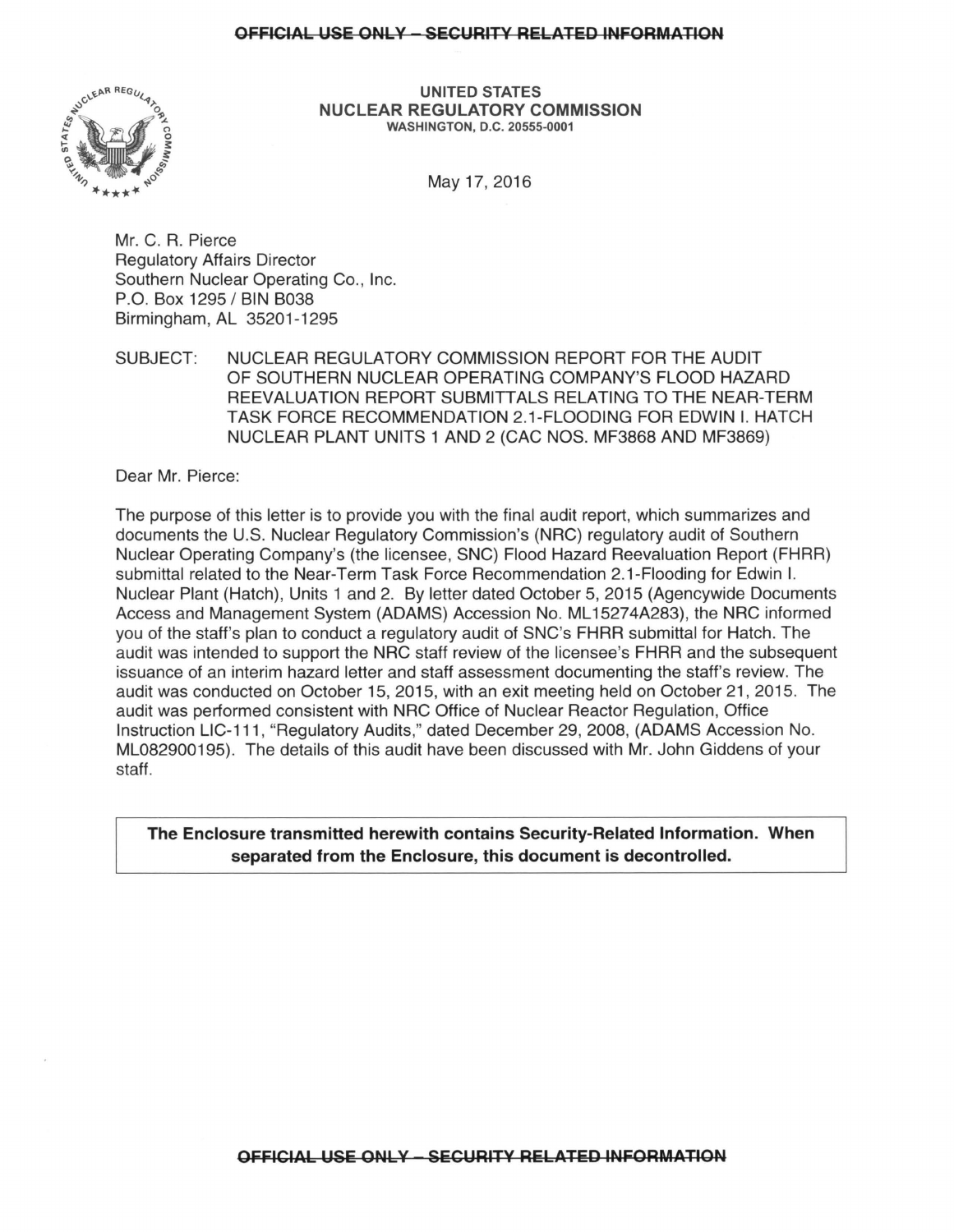## **OFFICIAL USE ONLY - SECURITY RELATED INFORMATION**

C. Pierce - 2 -

If you have any questions, please contact me at (301) 415-6185 or by e-mail at Anthony.Minarik@nrc.gov.

Sincerely,

 $Zf$ 

Anthony Minarik, Project Manager Hazards Management Branch Japan Lessons-Learned Division Office of Nuclear Reactor Regulation

Docket Nos. 50-321 and 50-366

Enclosure: Audit Report (Non-Public)

cc w/o encl: Distribution via Listserv